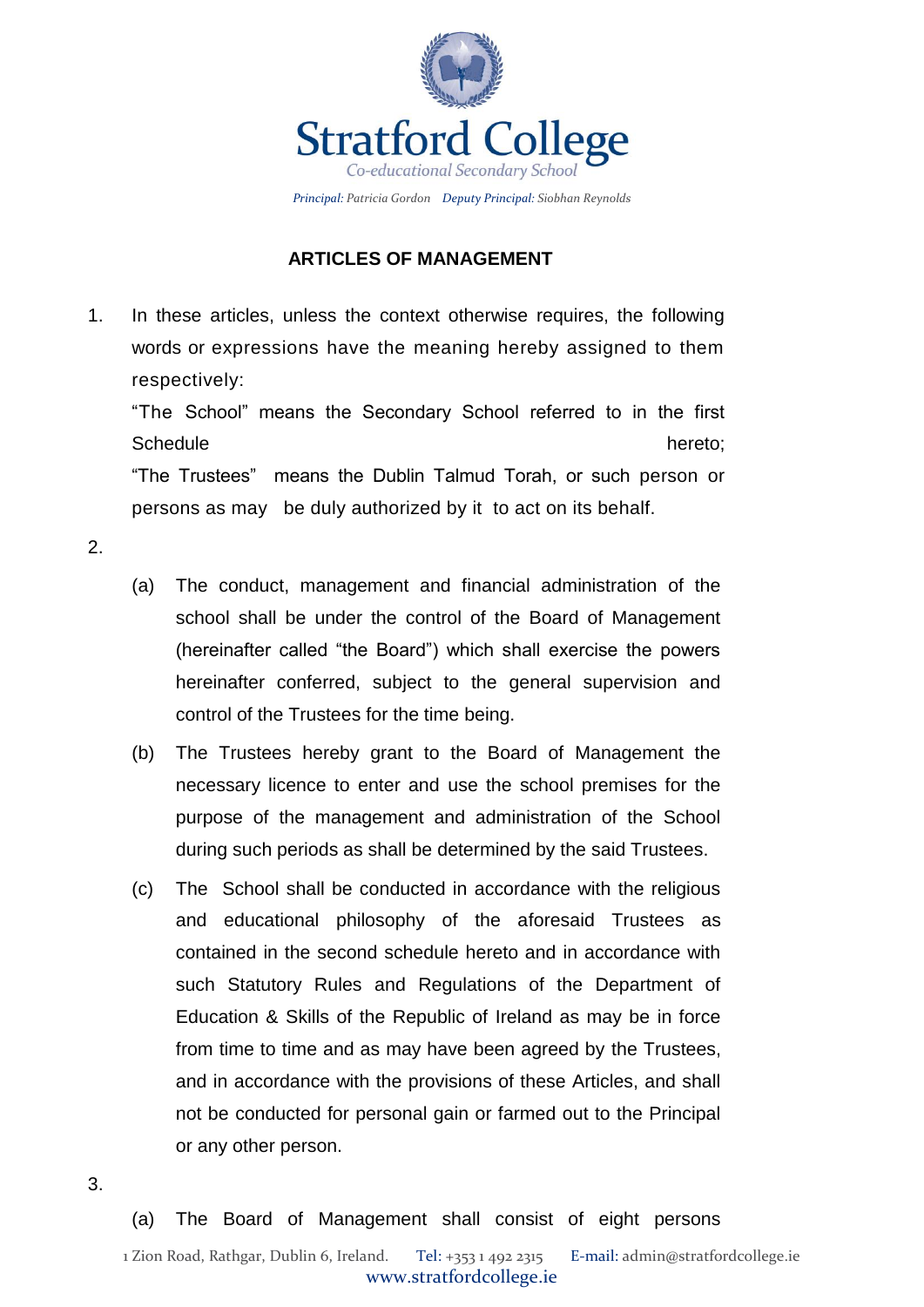

(hereinafter called "the members") appointed by the Trustees as follows:

- (i) By nomination of the Trustees: 4 members
- <span id="page-1-1"></span>(ii) By election of parents / legal guardians of children currently in the school: 2 members
- <span id="page-1-0"></span>(iii) By election of all the current pro-rata contracted, non casual part-time, job-sharing and current full-time teachers on the staff of the school on the date of the election: 2 members.

## (b) **Electoral Procedures**

- (i) **Parents:**
	- (1) Candidates for election as parents' representatives should be nominated and elected through a formal nomination and election process notified to all parents. In the event of a tie, the elected parent will be determined by lot.
	- (2) Should an elected parent or legal guardian no longer have a child attending the school as a pupil, such parent shall cease to be a member of the Board.
	- (3) The Trustees or their representatives may retain the voting returns from the election of parents for the purpose of co-option to fill vacancies occurring during the term of office of the Board.

### (ii) **Teachers:**

- (1) The elected teachers shall have at least one year of service in the school, except in the case of new or amalgamated schools and shall be lay members of the staff.
- (2) The candidates shall be proposed and seconded at properly convened staff meetings; elections shall be by secret ballot and arrangements for ballot shall be made by agreement at staff meetings.
- (3) Should the elected teacher cease to be a teacher at the school, as defined in [3\(a\)\(iii\) above,](#page-1-0) he or she shall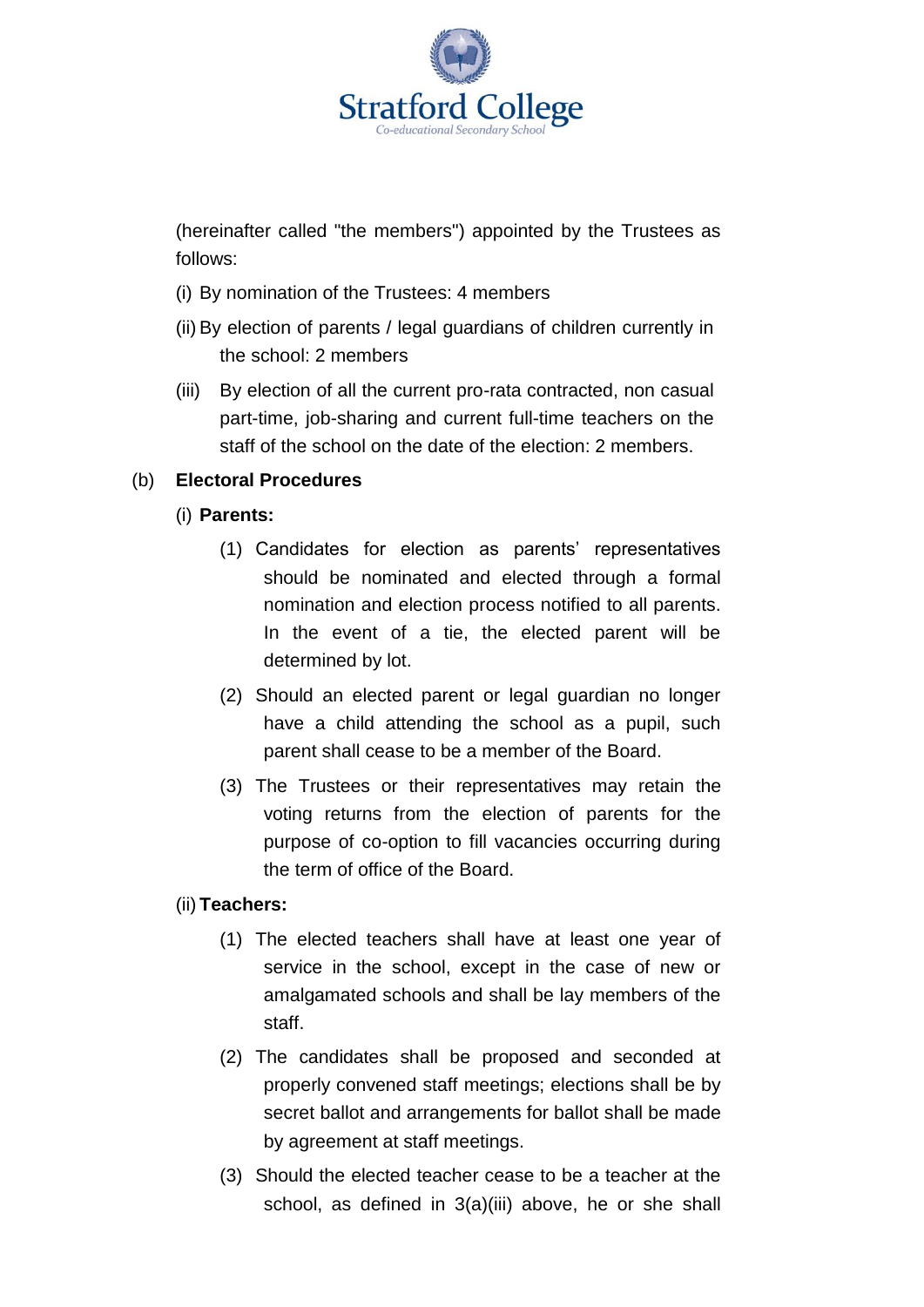

cease to be a member of the Board.

- (c) The term of office of a Board shall be deemed to expire on the 15th day of October in the 3rd year after the Board was constituted.
- (d) The members nominated and elected as prescribed shall remain members until the 15th day of October in the third year after the date when the Board was first constituted to the intent that the term of membership of any Board of Management shall not exceed three years.
- (e) The nomination and election of members of an incoming Board shall be made and done at least one month before the date of expiry of the term of office of the then existing Board and the Board so constituted shall assume office forthwith on that expiry date.
- (f) Each member of the Board of Management , before entering on his / her duties, shall sign in a book to be kept for the purpose, a declaration of his / her willingness to act as a member of the Board
- 4. Retiring members will be eligible for re-nomination or re-election as the case may be, unless otherwise disqualified by these Articles.
- 5. Should a casual vacancy occur in the membership of the Board, the Trustees shall fill such vacancy as follows:
	- (a) When a vacancy occurs amongst the members of the Board who were nominated by the Trustees, the latter shall nominate a replacement.
	- (b) When a vacancy occurs among teacher nominees, such vacancy shall be filled by election in accordance with [3\(a\)\(iii\) above.](#page-1-0)
	- (c) When a vacancy occurs among parent nominees, the Board of Management may recommend to the Trustees the election or the cooption of a parent in accordance with [3\(a\)\(ii\) above.](#page-1-1)

Any member of the Board appointed to fill a casual vacancy shall hold office for the same period as the member would have held in whose place he/she has been appointed.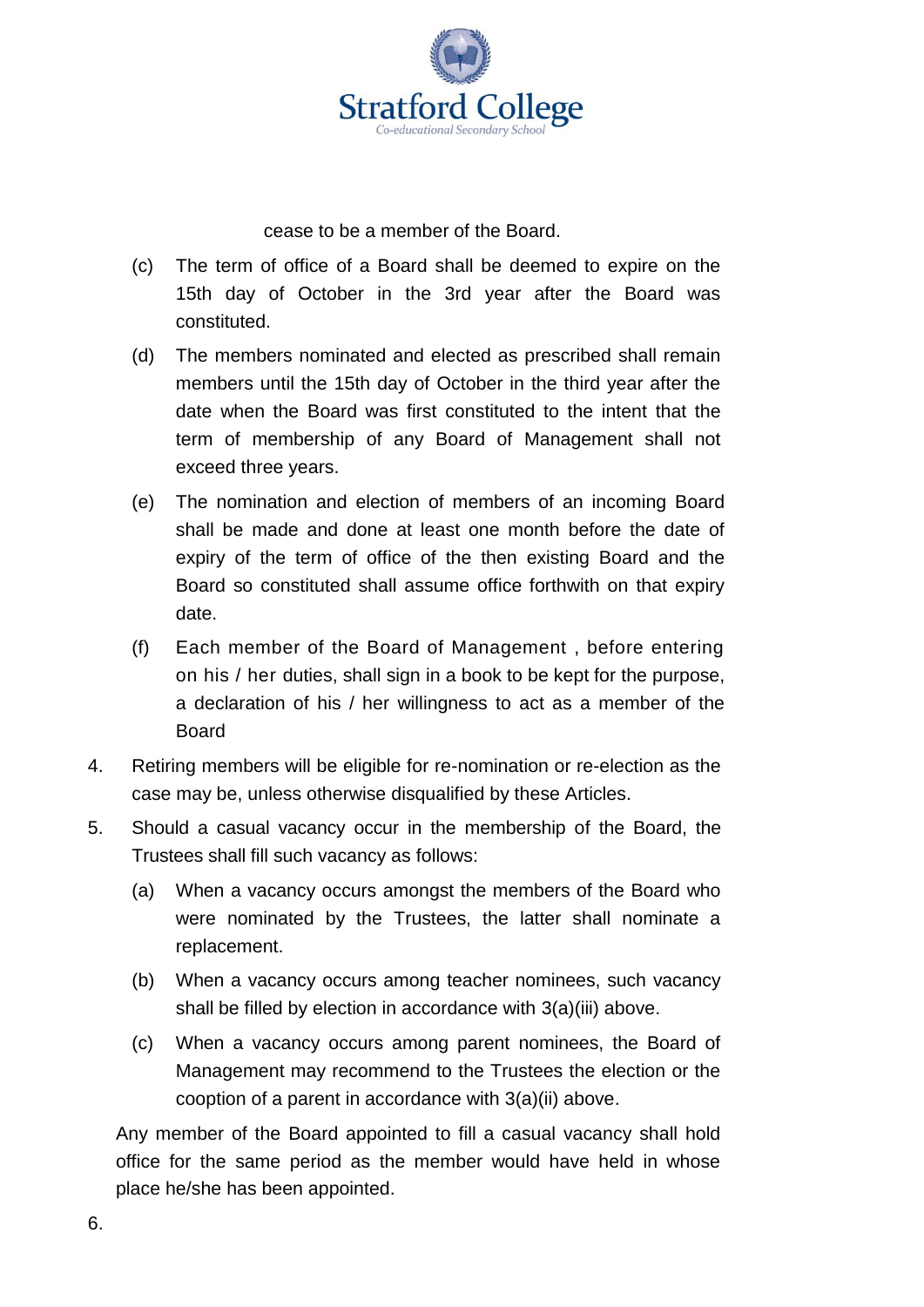

- (a) Members of the Board shall not participate in discussions or vote on any matters in which they, or any company or partnership or firm of which the member is a director or partner, may have a personal / financial interest, and to that intent shall on request from the Chairperson retire from that part of a meeting at which such discussion and/or decision shall take place. It shall be the duty of members of the Board to declare any such interest. Nothing hereinbefore contained shall be so construed as to preclude a full-time member of the school teaching staff from membership of the Board.
- (b) No member of the Board shall receive any financial remuneration for his or her services as a member of the Board.
- 7. After due notice, any member of the Board may be removed from office by his/her nominator or by the electorate in the case of the Parents' or Teachers' nominees.
- 8.
- (a) No proxy or substitute shall be permitted to replace any member at any meeting of the Board.
- (b) Whenever any member of the Board shall fail to attend all meetings of the Board for one year, without satisfactorily accounting for such absence, or shall die, or resign under his/her hand, or refuse to act, or become incapable of acting, or in the opinion of the nominating body concerned render himself/herself unfit to continue as a member of the Board, his/her office shall become vacant and such vacancy shall be recorded in the Minutes of the next meeting of the Board, which shall thereupon proceed to fill the vacancy in accordance with Article 5 above.
- 9. The Board shall, in addition to holding a meeting at least once in every school term, hold such other meetings as may be necessary for the efficient discharge of its functions. Not less than seven clear days' notice of every ordinary meeting of the Board, together with a copy of the agenda for the meeting, shall be sent to every member. At least four members shall form a quorum.
- 10.
- (a) The Chairperson will be appointed by the Trustees.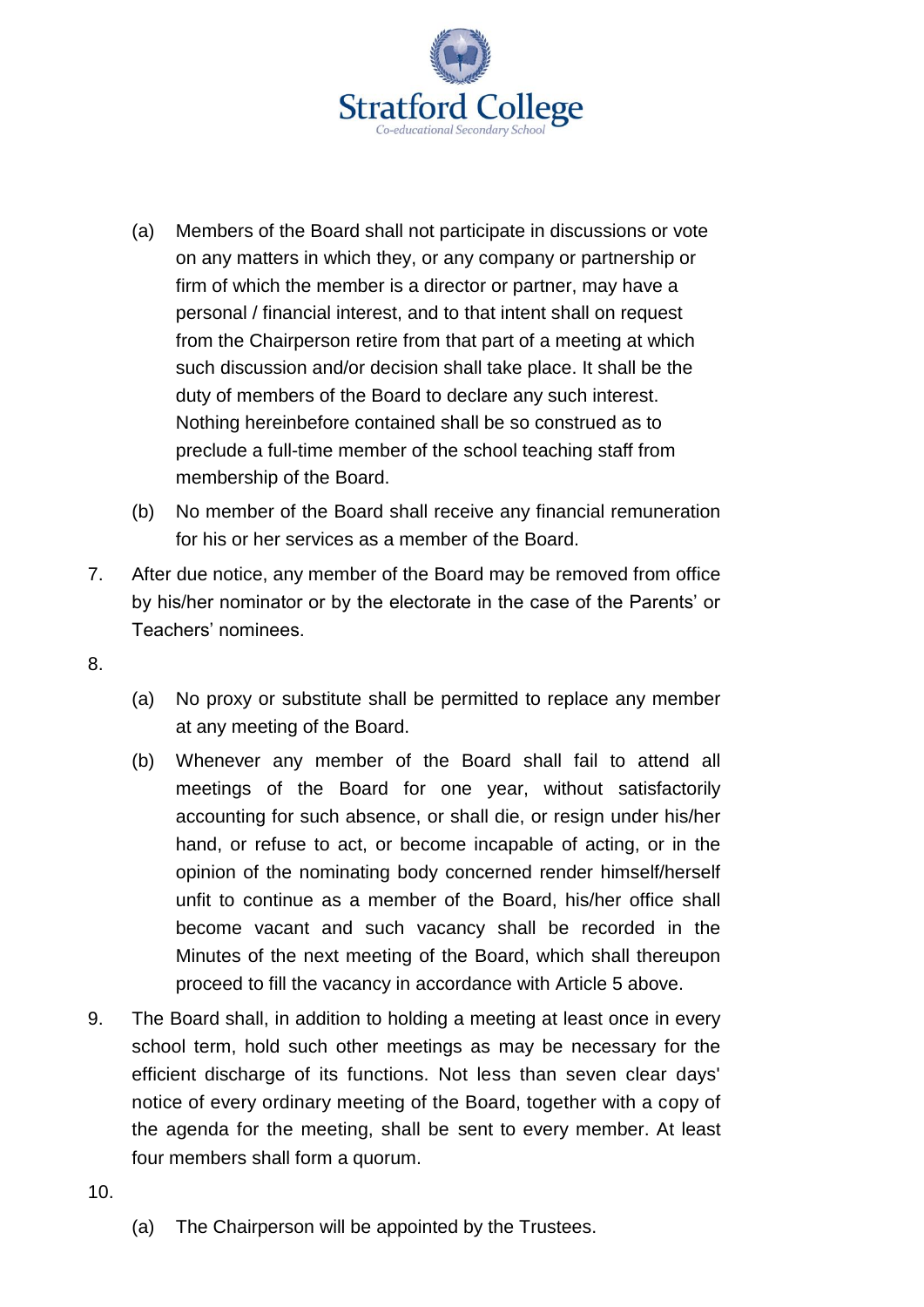

- (b) The Chairperson, if present, will preside at all meetings of the Board. If the Chairperson is absent from any meetings, the voting members present shall, before any other business is transacted, choose one of their number to preside at that meeting.
- 11.
- (a) The Principal of the school shall be entitled to attend and speak at meetings of the Board but shall not be entitled to vote.
- (b) The Principal of the school shall act as secretary to the Board. If, in the opinion of the Board, the duties of the secretary are such that he or she requires the services of a paid official, then the Board may appoint such paid official at such salary as they shall consider fit and just, and shall have power to appoint to such paid post any person employed in the school who shall thereupon discharge the duties of both offices. Such paid official shall not be a member of the Board.
- 12. In the proceedings of the Board, a simple majority of votes shall normally decide, and in the case of equality, the presiding Chairperson shall have a second or casting vote.
- 13.
- (a) The Chairperson shall have discretionary power to direct the Secretary to summon a special meeting. Not less than three clear days' notice of such special meetings, stating the business to be transacted thereat, shall be given to every member of the Board; and no business other than that specified in the notice shall be dealt with at such special meetings.
- (b) On receipt of a requisition signed by not less than three of the members of the Board, such requisition stating the business to be transacted, the Secretary shall convene a special meeting of the Board and no business other than that specified in the notice shall be dealt with at such special meeting.

### 14. **Role of Secretary**

(a) The Secretary shall summon and, if possible, attend all the meetings of the Board and keep the minutes thereof. In the absence of the Secretary at any meeting, the meeting shall make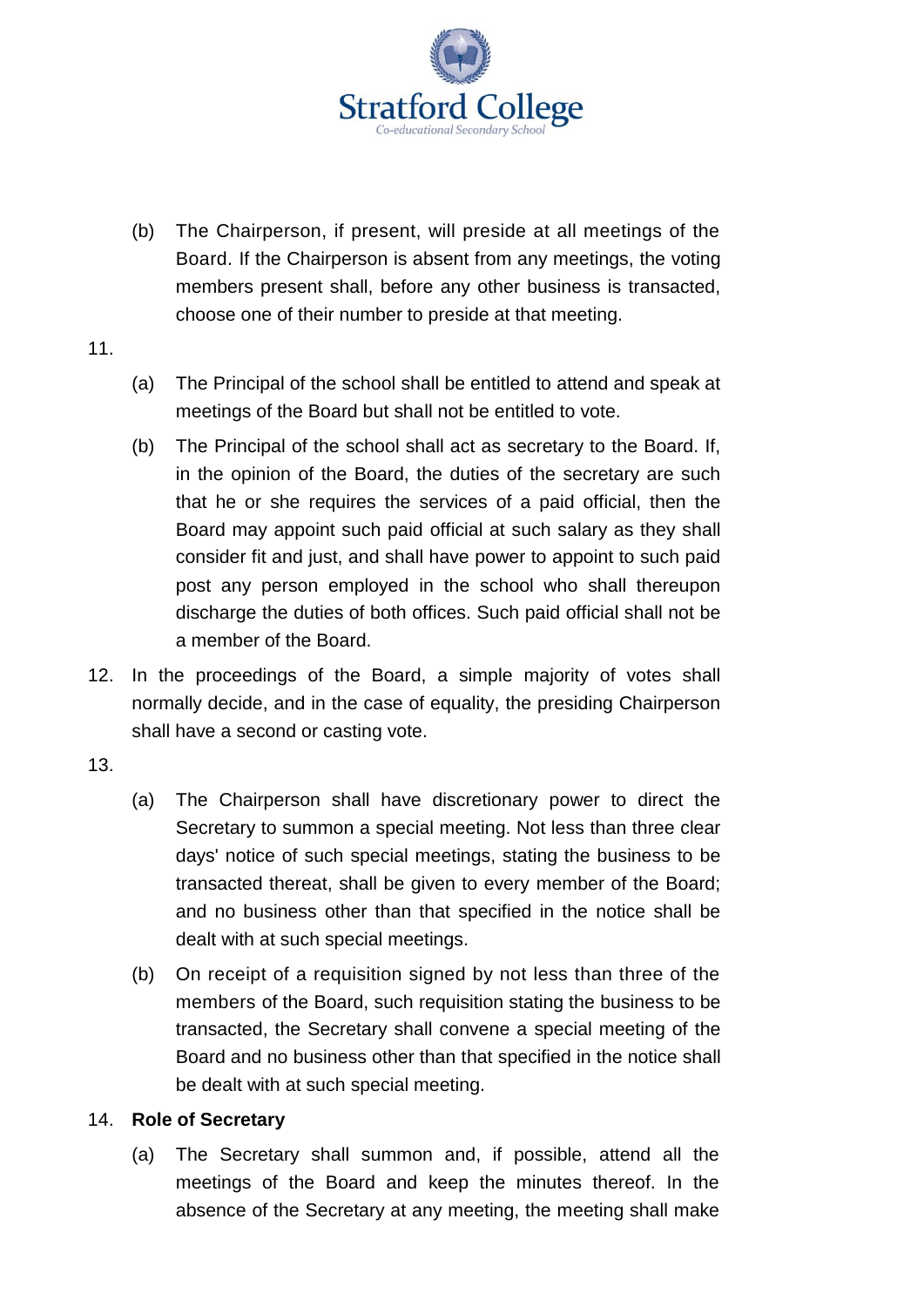

such arrangements as may be necessary for the performance of the Secretary's duties at such meeting.

- (b) The Secretary shall draw up the agenda for the meeting in consultation with the Chairperson. The agenda shall be issued with the notice of the meeting. Requests for the inclusion of any additional items on the agenda must reach the Secretary a minimum of three days before the meeting.
- (c) The Secretary shall have charge of the books and papers of the Board and shall act as correspondent for the Board unless, in special circumstances, the Board shall determine otherwise.
- (d) Privacy of Meetings

The business of the Board shall be conducted in private and no disclosure of the business shall be made without the authority of the Board. Nothing, however, in this clause prohibits the issue of an agreed report on meetings of the Board to interested parties.

- 15.
- (a) The Board shall be responsible for all business carried on in connection with or on account of the School. It shall provide and cause to be kept proper books for the entering of the accounts of the School and the Minutes of the proceedings. The Board shall open an account in a Bank, in the State, in its name to which all monies received in relation to the School shall be lodged.
- (b) The Board shall be responsible for a sufficient annual contribution to the Trustees to service any debts as to interest, capital and licence fee on the school property, but the Trustees may, in exceptional circumstances, waive all or any part of this commitment in any one year.
- <span id="page-5-0"></span>(c) The Board shall be responsible for day-to-day running expenses and shall be charged with the responsibility of ensuring that expenditure does not exceed income. It shall submit a forward budget and financial report to the trustees annually.
- (d) The Board shall set up a Sub-Committee on Finance consisting of the Principal and two Board members, and shall have powers to invite additional persons having specific expertise in financial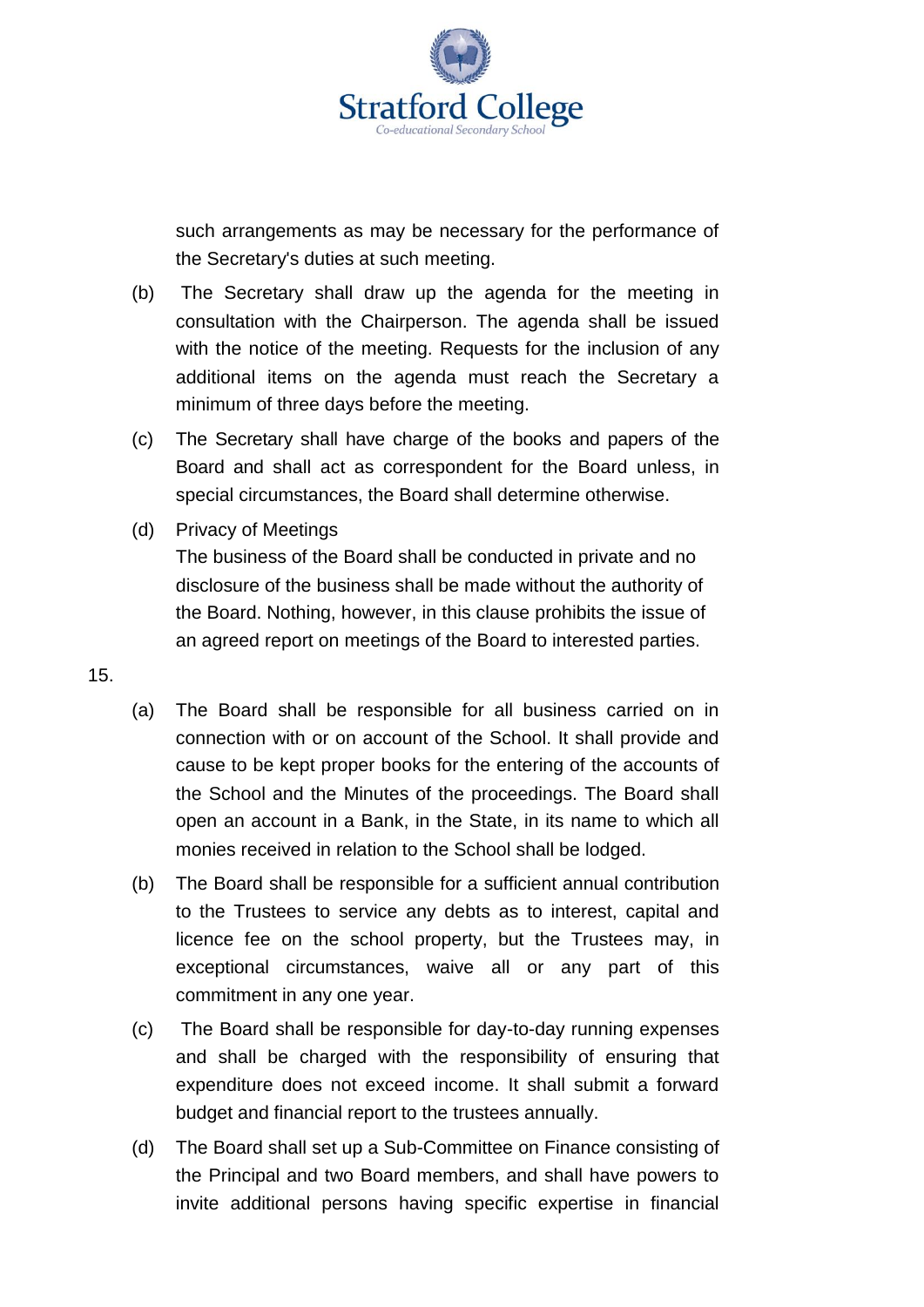

matters to membership of the Sub-Committee. The Sub-Committee shall propose, prior to the commencement of the accounting year, the annual budget to the Board for adoption. This Sub-Committee shall meet regularly and shall report to the Board at least once in each school term.

- (e) All payments shall be made by order of the Board, either electronically or by cheques drawn on the Bank. All electronic transactions shall be authorized and any cheques signed by any two members of the Board.
- (f) Subject to the approval of the Trustees, the Board shall have power to sanction the use of the School premises outside school hours by outside bodies. The Board shall have discretion in determining such charges and conditions as it may consider appropriate for such use of the premises.
- (g)
- (i) The Board shall ensure that the School premises are kept in good repair and condition, that the furnishings and equipment are suitable and adequate, and that the School premises, furnishings and equipment are adequately insured.
- (ii) The Board shall ensure all such insurances are effected and maintained as are necessary to safeguard the School, the Board and the Trustees against all public liability and against the consequences of negligence on the part of any person employed by the Board or any defect in the buildings, premises, furnishings or equipment of the School whereby loss or damage might result to any person in or upon the School premises.
- (iii) All insurances shall be in the name of the Trustees. The terms of the school insurance policy or policies shall be reviewed by the Board at its first meeting in each school year.

#### 16. **Special Committees**

(a) Apart from its obligation to set up a Finance Sub-Committee, the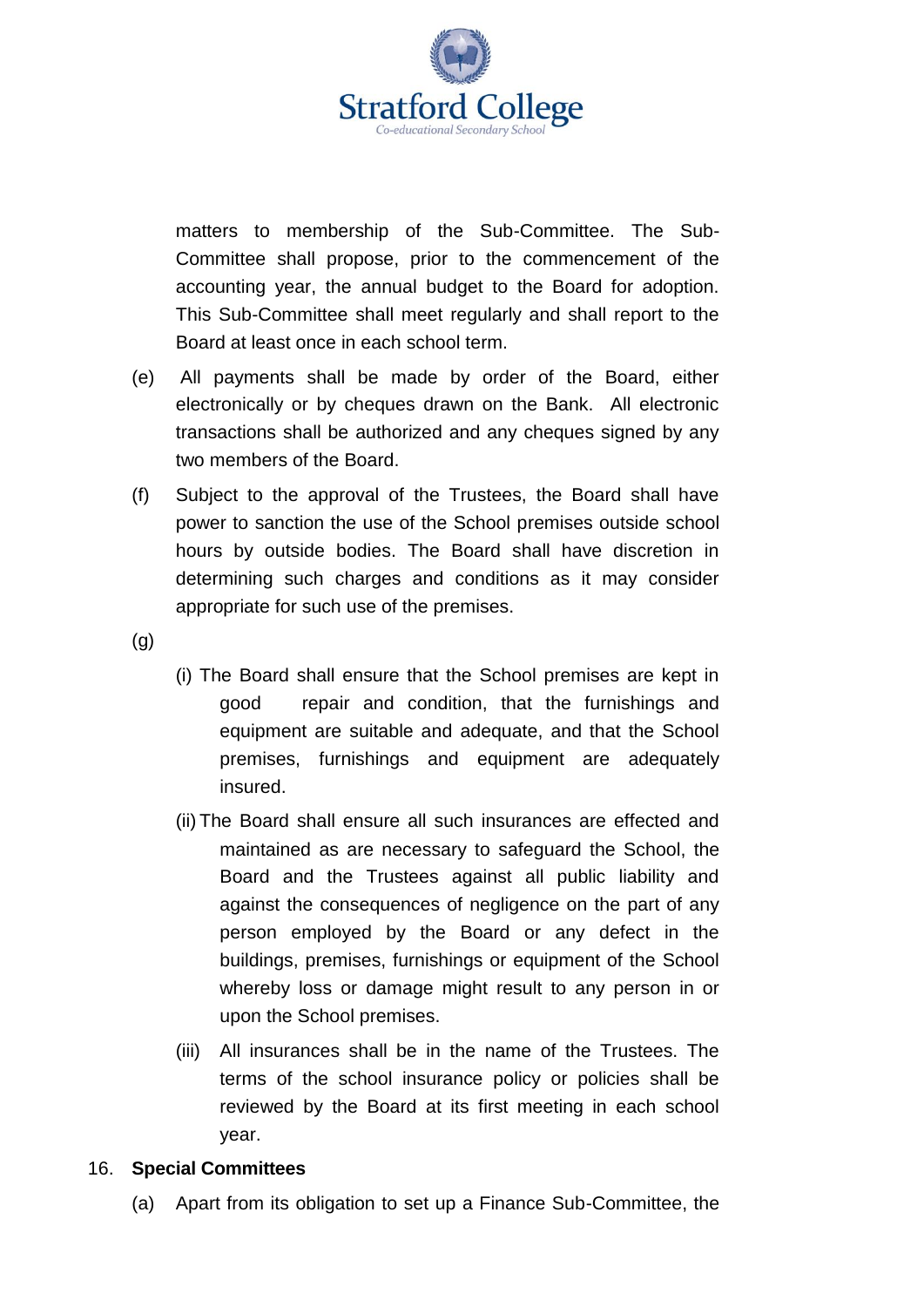Board may delegate any of the powers hereby given it to a subcommittee or sub-committees of its own members, who shall execute the functions entrusted to them by the Board. Such committees shall furnish to the Board a report on action taken.

- (b) The Board shall be responsible for the setting up by the Principal of an Advisory Board of Studies, to be elected by and from the full-time teaching staff. The role of this Board of Studies shall be to advise the Principal in his/her academic administration.
- 17. No member of the Board in his/her individual capacity shall in any way interfere with the administration of the School by the Principal or with the duties assigned to any officer or any member of the staff, teaching or non-teaching.
- 18. No criticism of an individual teacher shall take place at Board meetings without notice from the Principal to that teacher (and/or the School Steward). An opportunity shall be afforded to the teacher to be present and heard and/or to be represented at the Board before the matter at issue is concluded.
- 19.
- (a) The Board shall lay down such guidelines as it may deem necessary for the admission by the Principal of pupils to the School with due regard to [2\(a\) above.](#page-0-0)
- (b) The Principal may suspend any pupil for a limited period and shall report any such suspension to the Board of Management at its next ordinary meeting.
- (c) If, in the judgement of the Principal, a pupil should be expelled, the Principal shall refer the matter to the Board of Management for decision.
- (d) Where the circumstances of the School permit, the Board shall, subject to the approval of the Trustees, have power to fix, alter or amend the scale of fees to be charged in respect of pupils.
- 20.

## (a) **Post of Principal**

The Board of Management shall publicly advertise the post and set up a Selection Committee consisting of two nominees of the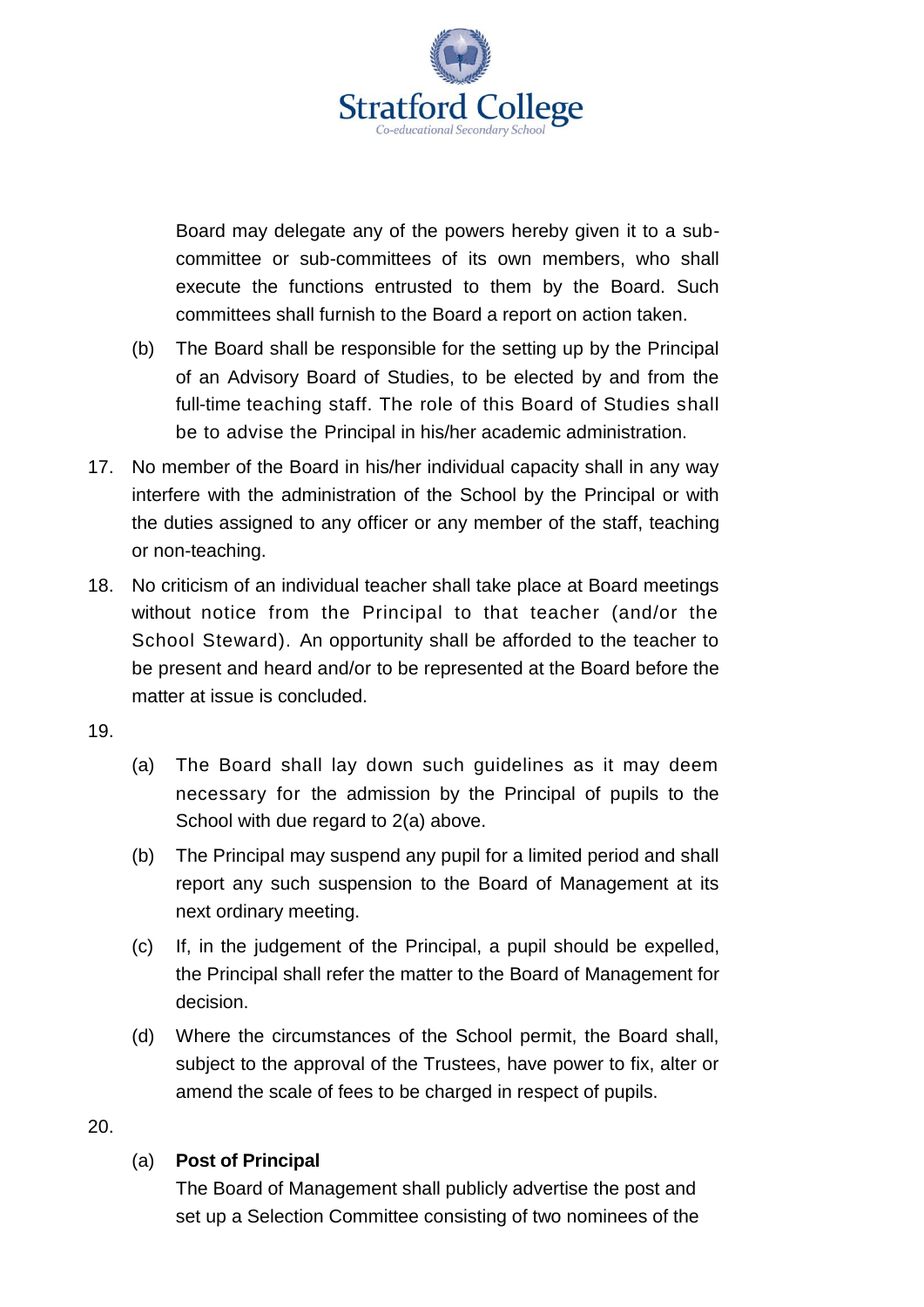Trustees, two nominees of the Board of Management and an independent external assessor to be agreed on by the Board. The Committee shall select its own Chairperson from among its members. The Board of Management shall have due regard to gender balance in the setting up of the Selection Committee.

#### (b) **Post of Deputy Principal**

In the case of the post of Deputy Principal the appointment shall be made as follows:

- (i) The Board of Management shall publicly advertise the post and set up a Selection Committee consisting of two nominees of the Trustees, two nominees of the Board of Management (one of whom may be the Principal of the school) and an independent external assessor to be agreed by the Board.
- (ii) The Committee shall select its own Chairperson from among its members. The Board of Management shall have due regard to gender balance in the setting up of the Selection Committee.

### (c) **Selection Committee: Disclosure of Interest**

A member of a Selection Committee who stands in a relationship to a person who is a candidate shall disclose to the Board of Management the fact of the relationship and the nature thereof. In this context the Selection Committee members are required to make a disclosure not only in the case of a family relationship but in respect of any personal, business or other relationship which could be regarded as prejudicial to ensuring absolute impartiality in the selection process.

Unless the Board is fully satisfied that the participation of the Selection Committee member during the Selection process would not be prejudicial, the Board of Management shall direct that the Selection Committee member withdraw and another person shall be nominated in the appropriate manner to replace that person.

### (d) **Selection Committee: Procedure**

(i) The Selection Committee shall draw up a short list from the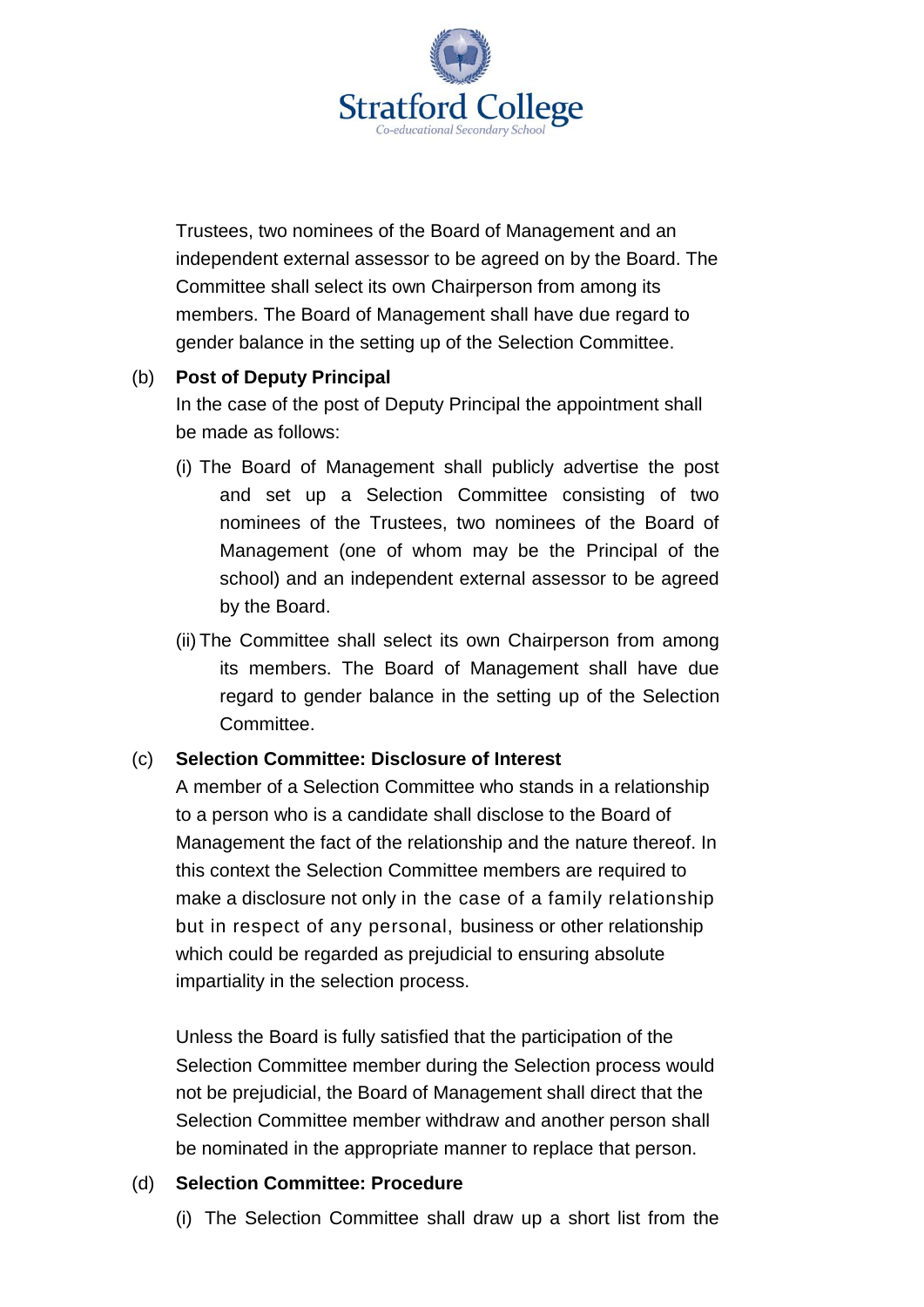

applications received and shall interview the candidates on that list.

- (ii) Having interviewed such candidates as present themselves, the Selection Committee shall submit a written report to the Board of Management. In the report the Selection Committee shall nominate the candidate whom it considers most suitable for appointment unless it deems no candidate to be suitable for appointment to the particular post; in which case it shall include a statement to that effect in its report. A list of candidates in order of merit who are deemed suitable may be retained by the Selection Committee. In the event of the post not being filled by the first nominee, the Selection Committee shall nominate the next candidate in order of merit for the post.
- (iii) The Board of Management shall appoint the person so nominated save where in any particular instance the Board shall consider that there is good and sufficient reason for not making the appointment, in which event the Board shall submit the matter to the Trustees for determination.
- 21. Subject to such direction as may be given from time to time by the Board, the Principal shall control the internal organisation, management and discipline of the School, including the assignment of duties to members of the teaching and non-teaching staff. The Principal shall submit, in writing, to the Board all such statements and reports affecting the conduct of the School as the Board shall require.
- <span id="page-9-0"></span>22.
- (a) Subject to the provisions of the Redeployment Scheme for Secondary Teachers, the Board shall publicly advertise the post(s) and shall appoint full-time members of the teaching staff on the advice of a Selection Committee. The membership of this Committee will consist of the Principal, a nominee of the Trustees and nominee of the Board of Management of the School. At least one of the members of the Selection Committee shall be a woman and at least one a man. The committee shall select its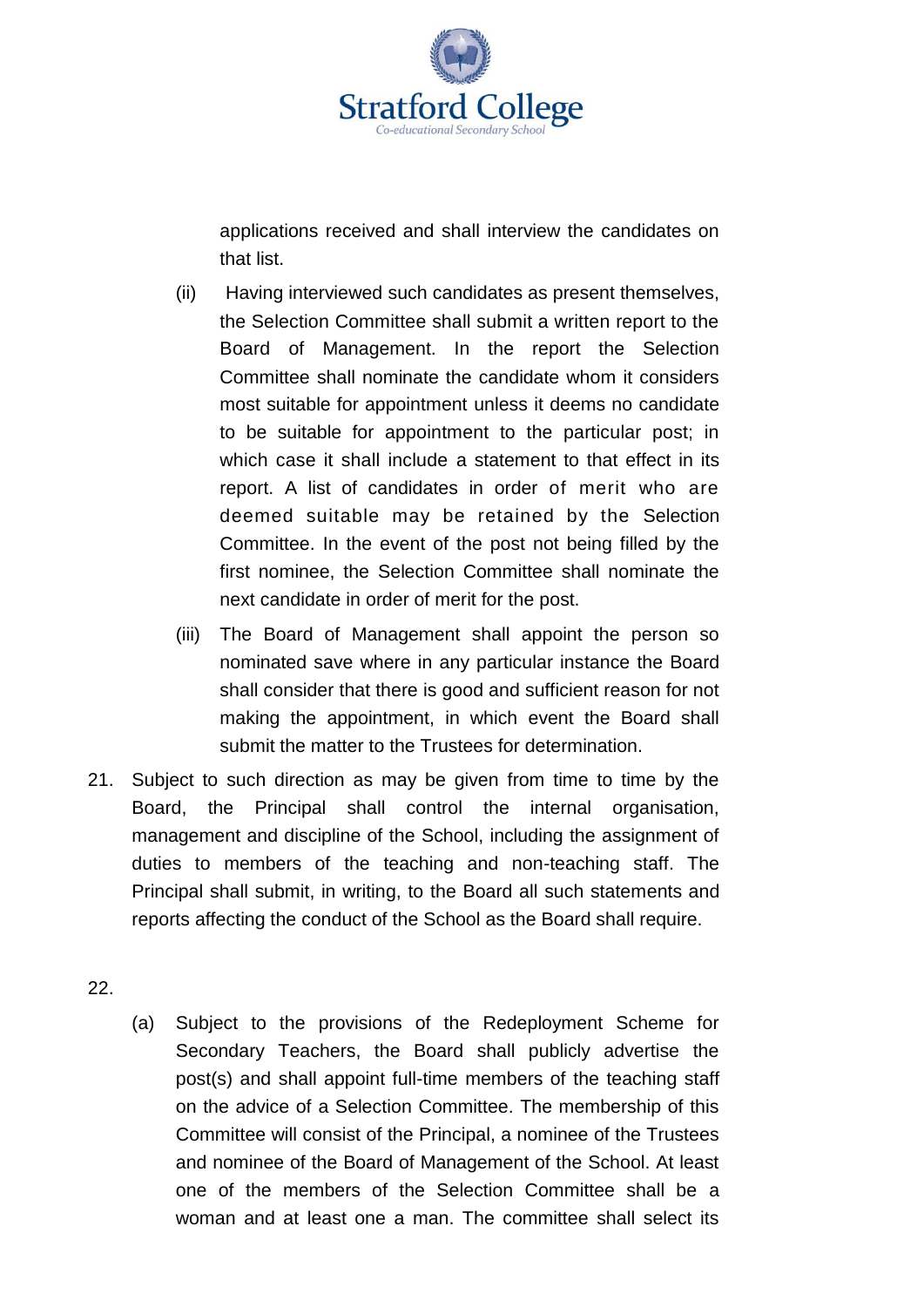

own Chairperson from among its members.

- (i) The Selection Committee shall draw up a short list from the applications received and shall interview the candidates on that list.
- (ii) Having interviewed such candidates as present themselves, the Selection Committee shall submit a written report to the Board of Management. In the report the Selection Committee shall nominate the candidate whom it considers most suitable for appointment unless it deems no candidate to be suitable for appointment to the particular post; in which case it shall include a statement to that effect in its report. A list of candidates in order of merit who are deemed suitable may be retained by the Selection Committee. In the event of the post not being filled by the first nominee the Selection Committee shall nominate the next candidate in order of merit for the post.
- (iii) The Board of Management shall appoint the person so nominated save where in any particular instance the Board shall consider that there is good and sufficient reason for not making the appointment, in which event the Board shall submit the matter to the Trustees for determination.
- <span id="page-10-0"></span>(b) Appointment of temporary and/or part-time teachers shall be made in the manner set out in [22\(a\) above](#page-9-0) provided always that if the Chairperson, in consultation with the Principal, so decides, such appointment shall be made by the Principal, who shall report such appointments to the Board at its next ordinary meeting, for ratification by the Board.
- 23. Appointments to Posts of Responsibility shall be made by the Board in accordance with the terms of the Department of Education and Science Circular 4/98 and any other terms which may be agreed from time to time between the parties.
- 24. The Principal, with the approval of the Chairperson, shall have power to call an emergency meeting of the Board of Management should the need arise. This meeting should be held as soon as possible after notification of such meeting has been conveyed to all available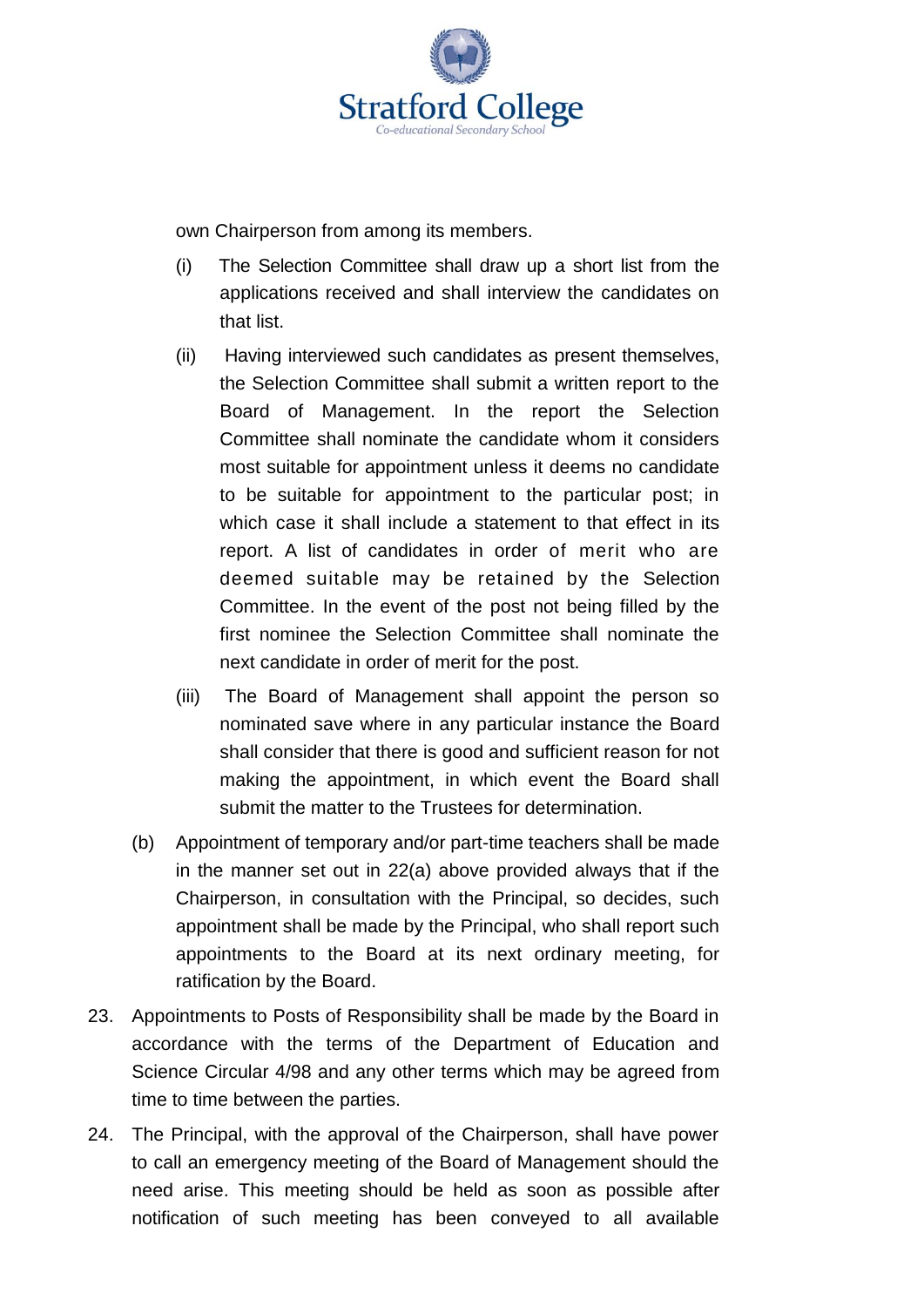members. The usual quorum of four members would be required.

- <span id="page-11-0"></span>25. The Board, in consultation with the Trustees, shall appoint all members of the non-teaching staff. The salaries and conditions of appointment of such staff shall be negotiated by the Chairperson with the Board. The Chairperson shall have the right of suspension of such staff. If the question of dismissal arises, it shall be a matter for decision by the Board.
- <span id="page-11-1"></span>26.
- (a) No extension, improvement or replacement of the School building shall be undertaken by the Board unless and until such have been approved in writing by the Trustees.
- (b) The Board shall not enter into any contracts by way of hire purchase or otherwise which could involve the Trustees in a total liability exceeding a sum to be determined annually by the Trustees, provided that this Article shall not apply to any contract which shall be approved in advance in writing by the Trustees, and excepting always contracts of employment of teaching and non-teaching staff as provided in Articles [22\(b\) above](#page-10-0) and [25](#page-11-0)  [above.](#page-11-0)
- (c) The Board shall have the power to borrow monies, in the sum(s) and subject to such terms and conditions as the Trustees may approve in writing.
- 27. The Trustees shall indemnify the Board and each member thereof against any claim for capital debts or expenditure properly incurred, and provided always Articles [15\(c\)](#page-5-0) and [26\(a\)](#page-11-1) of these Articles of Management have been complied with by the Board.
- 28. In the event of any question arising relating to the conduct, management and financial administration of the School, not specifically provided for in the foregoing Articles, such question shall be decided by the Trustees, who, upon decision, shall give the necessary instructions and authority to the Board to take the requisite and proper action.
- 29. Subject to the approval of the Minister for Education, the Trustees may at any time resume the direct management of the school or may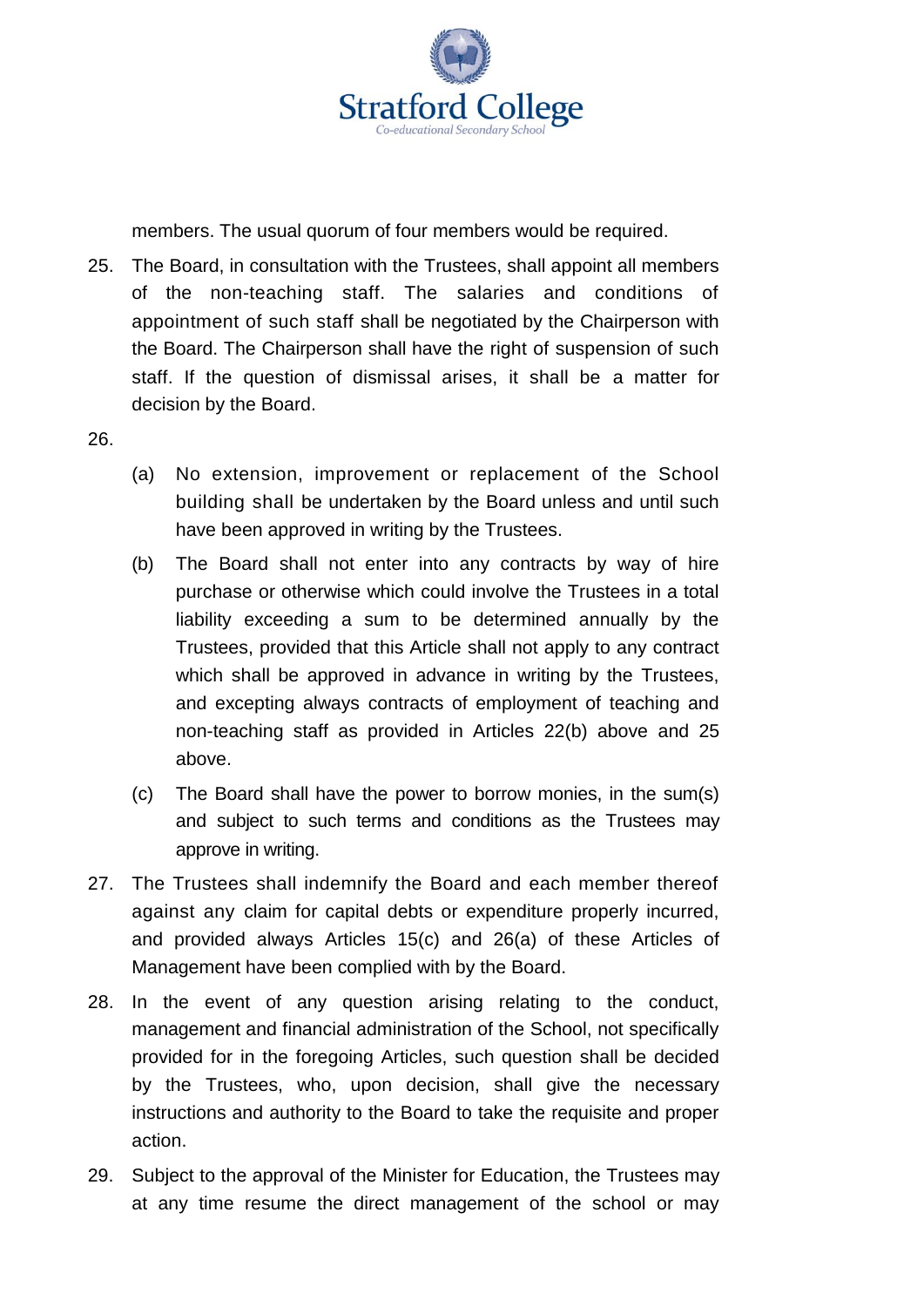

nominate another Manager.

- 30. A copy of these articles shall be given to every member of the Board, and to the Principal and to members of the teaching staff, upon their entry into office or employment.
- 31. These Articles of Management shall come into operation on the **22 October 2012**
- Signed by: **Mr Alan Green**

As agent for and on behalf of the Trustees, in the presence of

**Mr Ian O'Herlihy Mason Hayes and Curran Solicitors Ms Carolyn Collins Trustee Mr Cormac Murphy Trustee Nominee and Chair of BOM 2012-2015**

**Date: 22 October 2012**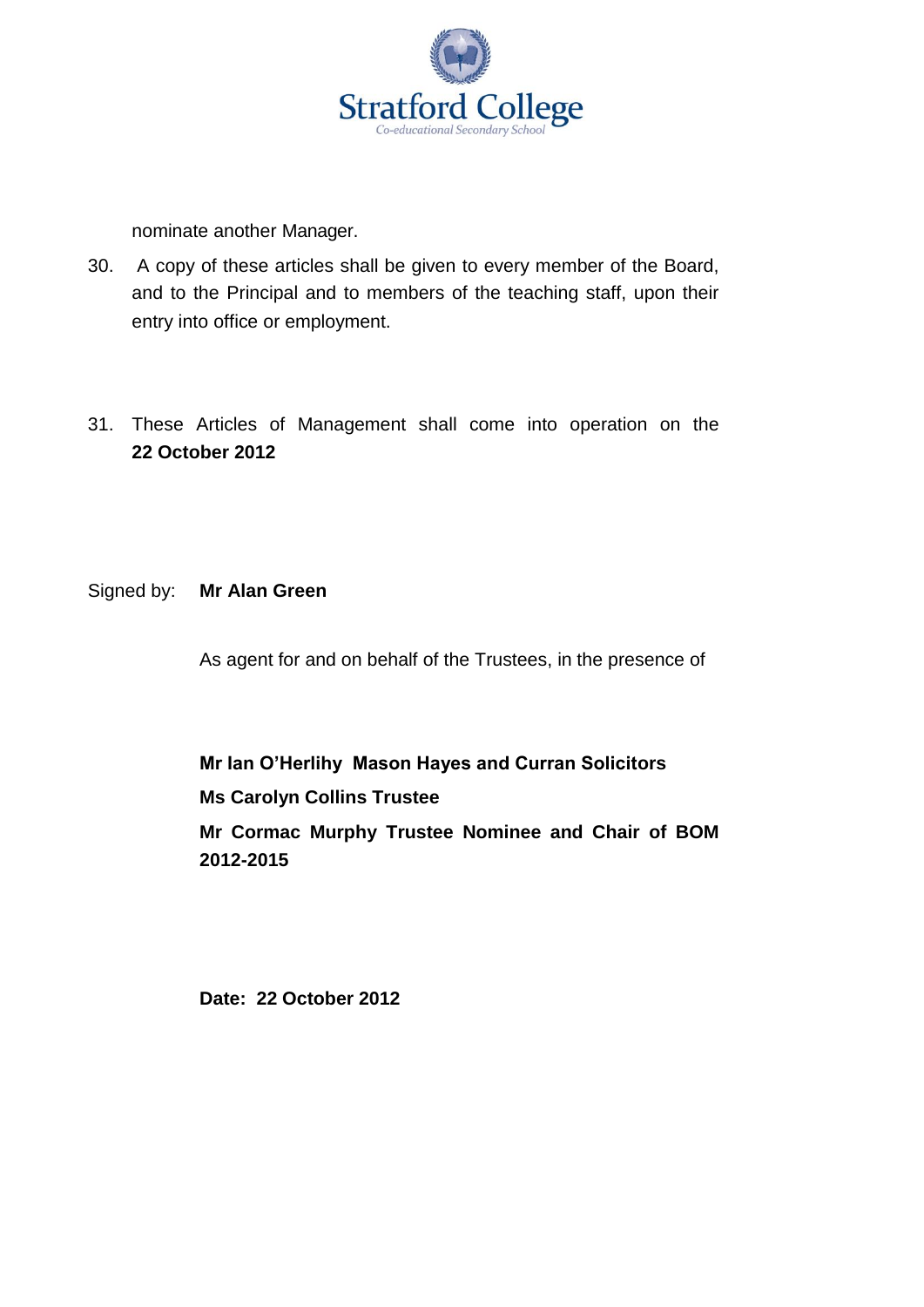

# **FIRST SCHEDULE**

The Secondary School property situated at 1 Zion Road, Rathgar, Dublin 6.